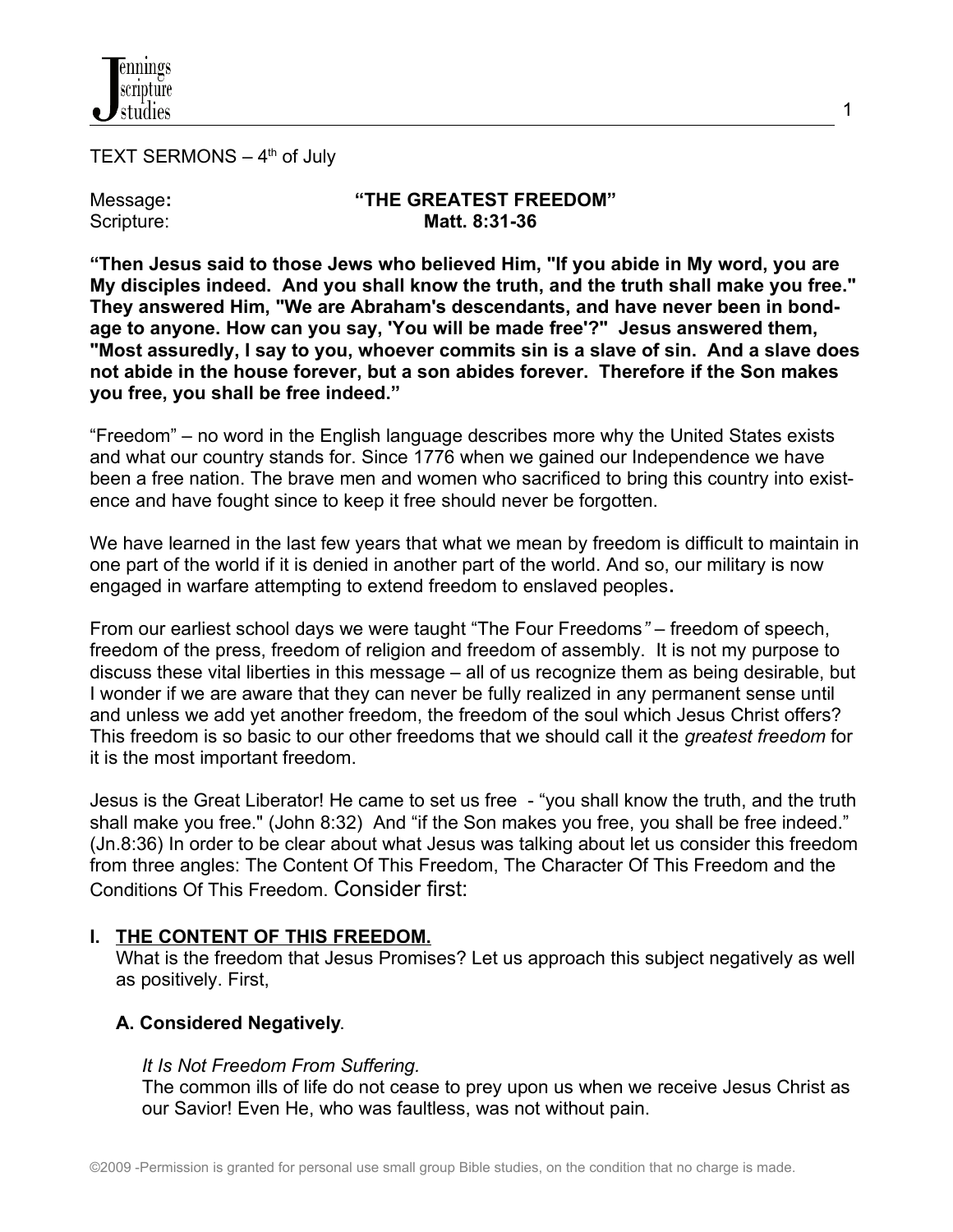**Illust.** You have heard or seen ads about "painless dentistry." While this method of dentistry is less painful than the traditional methods, let me assure you, from my experience, that "painless dentistry" exists only in ads! We may also be sure that no such thing as "painless Christianity" exists. Jesus said, "In the world you shall have tribulation." ( John 16:33).

### *This Is Not Freedom From Temptation.*

 The freedom which Christ gives does not exempt us from temptation. "He was in all points temped like as we are, yet without sin." (Heb.4:15) It is only when we surren der to the seducing power of wrong that we begin to loose our freedom.

### *It is Not Freedom To Live As We Please.*

 We are not saved by keeping the Ten Commandments. we are not free to break the Commandments either! We are not under law -- neither are we outlaws! Liberty is not license to live outside the will of God. One of the major delusions of our day is the teaching that we are free only when we throw off all restraints and do as we jolly well please. This is the gospel of post-moderns, of humanists and hedonists!

 To summarize, the content of this freedom, negatively considered, is not Freedom From suffering, not freedom from temptation and not freedom to sin.

### **B. Considered Positively.**

What then is the content of the freedom which is offered by the Lord Jesus? It is:

### *Freedom From The Past Curse***.**

The past curse is the curse caused by Adam and Eve's sin. Romans 5:12 explains it: "Wherefore, as by one man sin entered into the world, and death by sin; and so death passed upon all men, for that all have sinned." And Romans 3:23 adds, "All have sinned, and come short of the glory of God."

There is a word in the New Testament that makes freedom possible. It is the word *"*redemption." It means "to be set free by the payment of a price." Ephesians 1:7 tells us what that price was: "We have redemption through his blood, the forgiveness of sins, according to the riches of his grace."

 This means that the recipient of God's offer of salvation has had the price of redemp tion paid by Jesus Christ's death on the cross; has had their sin-debt cancelled; has been set free from sin's slavery; is no longer alienated from God and has the free dom that Jesus promised when He said, "If the Son makes you free, you shall be free indeed." Now we can sing:

> *"He breaks the power of cancelled sin, He sets the prisoner free; His blood can make the foulest clean, His blood availed for me."*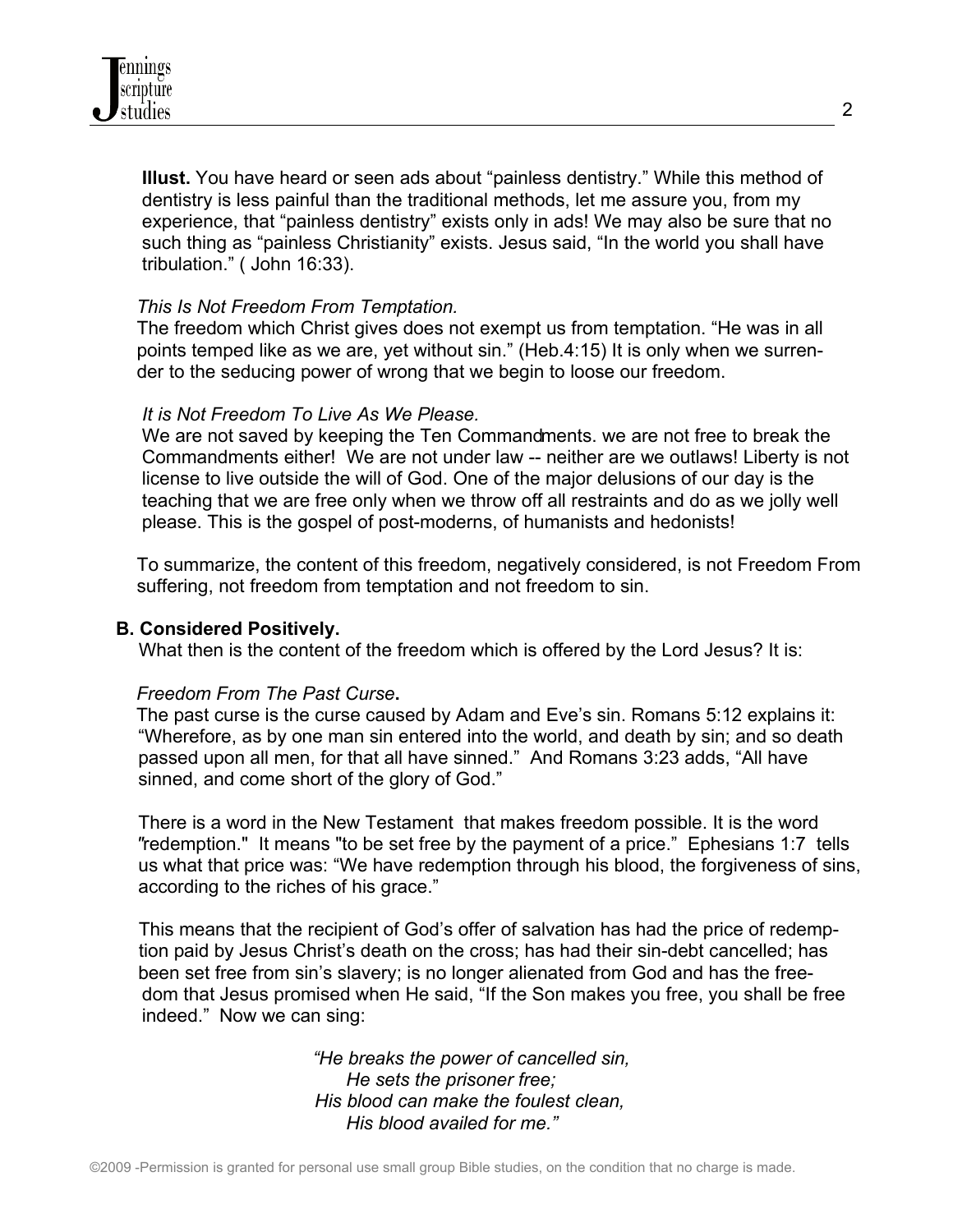

The freedom that the Lord Jesus promises not only is Freedom From Sin's Past Curse, but it is also,

*Freedom From Future Condemnation.*

"There is therefore now no condemnation to those who are in Christ Jesus." (Rom.8:1)

*And And And* 

"Since we have now been justified by his blood, how much more shall we be saved from God's wrath through him!" (Rom.5:9)

*Plus* **Plus** 

"Stand fast therefore in the liberty by which Christ has made us free." (Gal.5:1)

 **Illust**. Martin Luther King, in his famous sermon said, "Someday soon we will be able to say, 'Free at last, free at last, thank God Almighty, we're free at last."Those of us who have been set free from the past sin curse and future condemnation can say right now, "Free at last, free at last, thank God Almighty, I am free at last!"

Thank God for freedom's content! Now, take into consideration …..

### **II. THE CHARACTER OF THIS FREEDOM.**

Our text reads, "you shall know the truth, and the truth shall make you free." (John 8:32) And Jn.8:36 adds "if the Son makes you free, you shall be free indeed."

The Character of this freedom is seen in these two statements. Our freedom is predicated upon the divine Precept and the divine Person.

### **A. It Is Based Upon The Divine Precept.**

John 8:32 "You shall know the truth, and the truth shall make you free."(John 8:32) And Jesus added, "Sanctify them through Your Word, Your Word is truth." (John 17:17)

 How did the human race get into the bondage and slavery of sin to begin with? By believing Satan's lie in the Garden of Eden! He said, "Eat of this tree and you will be wise like God – you will not die." (Gen.3:1-4) Adam and Eve chose to believe Satan, "the Father of lies" (John 8:44) instead of the Father of truth ( Titus 1:2). Which one are you believing?

### **B**. **It Is Based Upon The Divine Person**.

John 8:36 "if the Son makes you free, you shall be free indeed."

 It is truth that sets us free – truth in a Book and truth in a Body! God's Word is truth John 17:17); God's Son is Truth – "I am the truth" (John 14:6).

 The Precepts of scripture and the Person of God's Son are inseparable! Truth in a Book-truth in a Body-the basis of our freedom; believe both! Today we are told by those who consider themselves more wise than God, that there is no absolute truth. That was Satan's original lie to Adam and Eve. The Character of our Freedom is based upon absolute truth. The precepts and Person of God are our guarantees!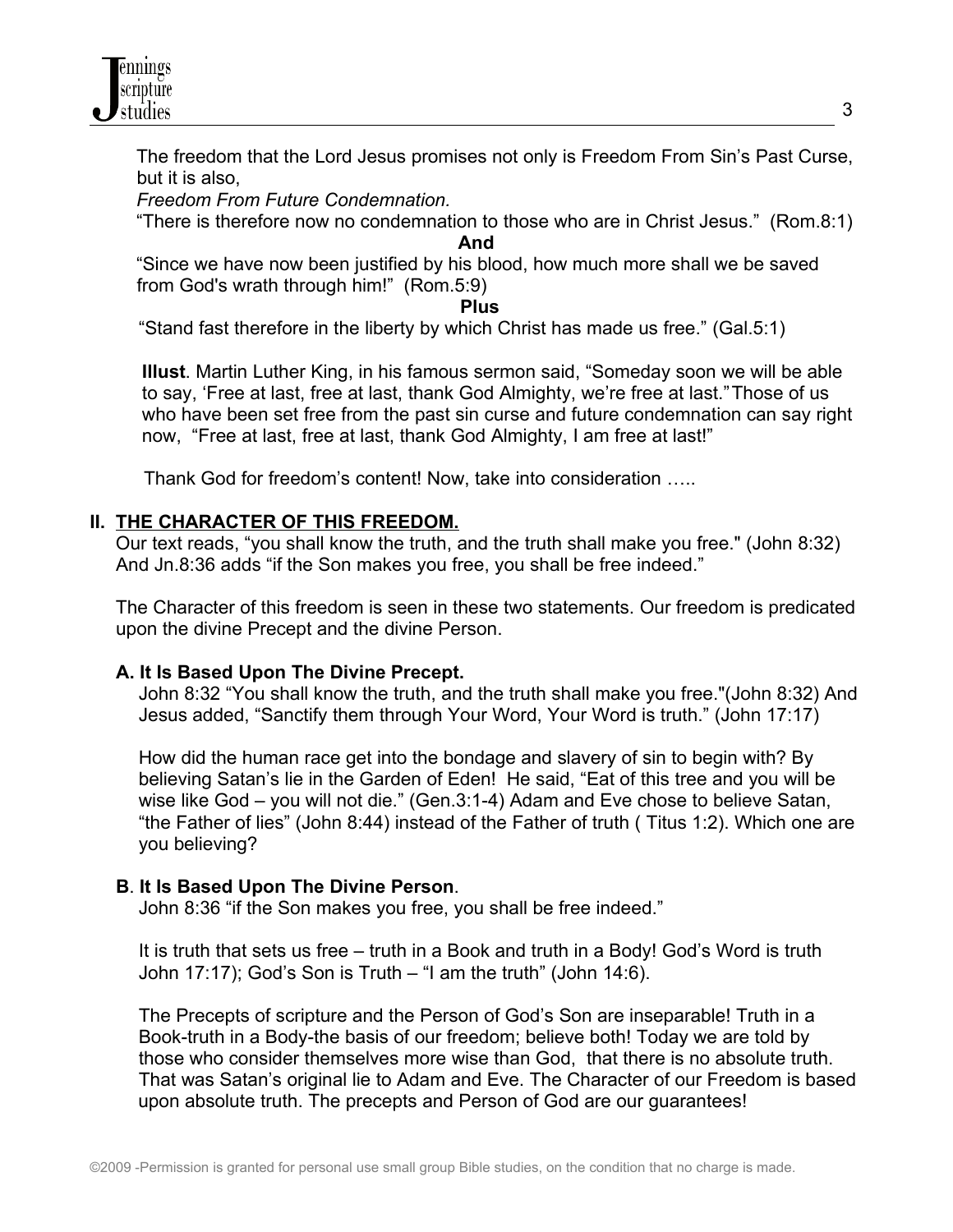## **III. THE CONDITIONS OF THIS FREEDOM.**

This freedom is conditioned upon two actions that sinners must take. There must be:

### **A. An Acknowledgment That We Need Liberating**.

 You remember the man that Jesus told us about, who stood on the street corner and said, "God be merciful to me a sinner"? We must agree with God that we are sinners who need liberating. That is called "repentance". Jesus said, "Except you repent you shall perish." (Luke 13:3)

 **Illust.** Saul of Tarsus affords a good example of a sinner surrendering to the conquer ing love of God. On the way to Damascus God appeared to him and, acknowledging the One Who confronted him, Saul, later Paul said, "Lord, what do you want me to do?" (Acts 9:6) Calling Him "Lord" and "Falling to the ground" (Acts 9:4) was acknowledge ment of his sinfulness in the presence of the Sinless One.

The second action that the repentant sinner takes is,

### **B. An Acceptance Of The Liberator.**

John 1:12 tells us "As many as received Him, to them He gave the right to become children of God, to those who believe in His name."

 Saul accepted Christ The Conqueror's terms of surrender and received the Lord as his Liberator/Savior. Later he wrote to the Galatian Christians, "It is for freedom that Christ has set us free. Stand firm, then, and do not let yourselves be burdened again by a yoke of slavery."

 **Illust**. The Great Liberator is what Simon Bolivar was called. When he was born in 1783, all of Spanish-speaking South America and Central America was ruled by Spain and had been for almost 300 years. By the time Bolivar died in 1830, all the Spanish speaking nations of this region had won their independence. The man who was most responsible for the liberation of these countries was Bolivar. That's why he is known as "The Liberator." The Liberator led a revolution that freed Peru from Spanish control. Part of Peru was separated from the rest of Peru and made an independent nation in 1825. It took its name from The Liberator and became Bolivia.

Liberation from political tyrany is to be desired for all peoples. However politically free the peoples of earth may be, all need to be liberated from the bondage of sin. There is only One who can be called The Great Liberator in that sense and that is Jesus Christ who said, "if the Son makes you free, you shall be free indeed." Those who have been liberated by Him are called "Christians" who take their name from The Great Liberator from sin's penalty, power and eventually from sin's presence.

### **CONCLUSION**

Have you been set free? Have you been liberated? Or are you yet a sinner slave? It is no wonder that he Gospel is called "Good News!" It is the message of freedom. The liberated